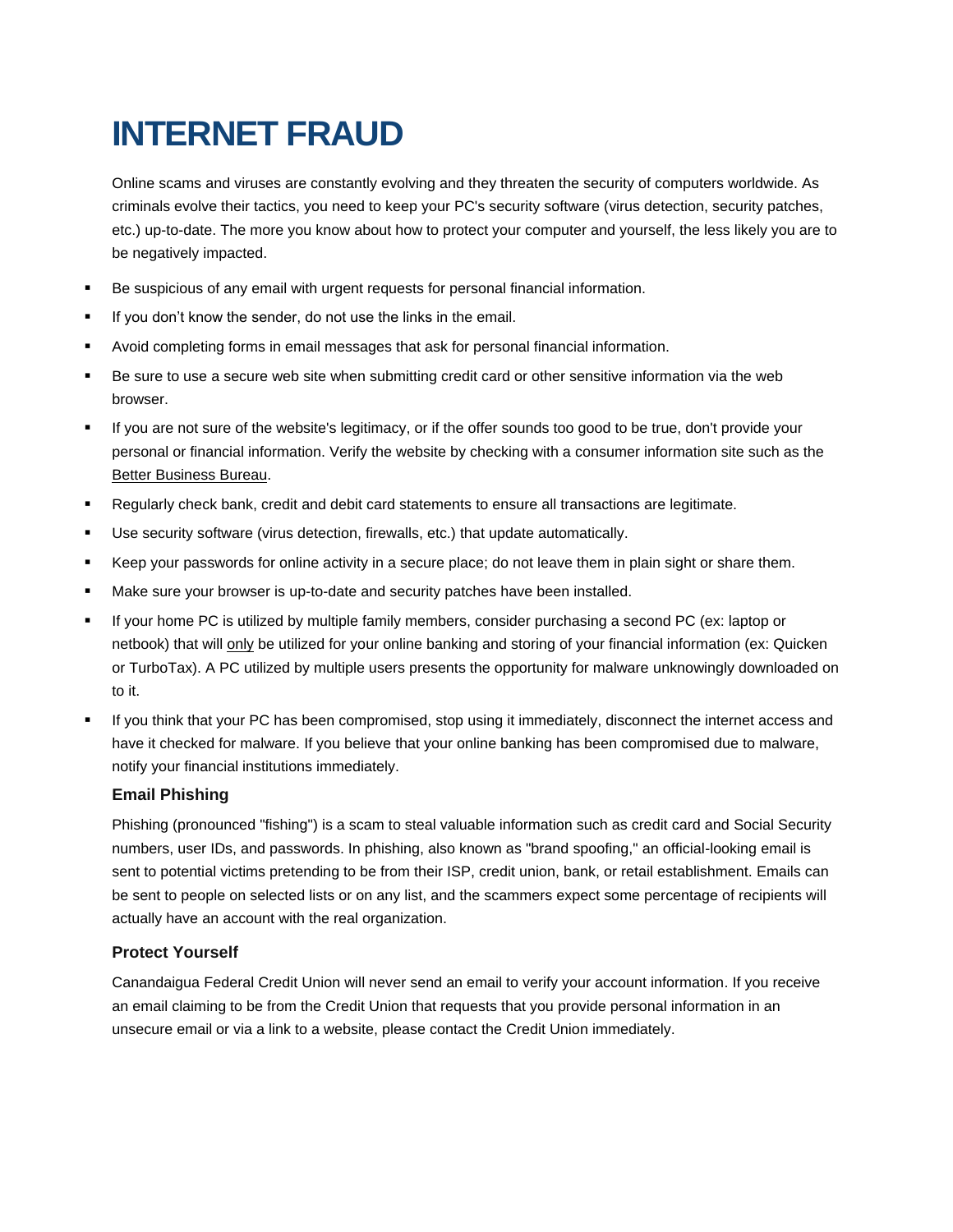# **IDENTITY THEFT**

Identity theft occurs when someone uses your personal information without your knowledge to commit fraud or other crimes. In many cases, the victim is unaware of the activity until months after the incident. The effect of identity theft can be costly to you in terms of time and money.

## **Identity Theft can happen in various ways:**

- After someone steals your wallet, purse or mail.
- By stealing personnel records from employers.
- By pretending to be financial institutions or businesses and sending spam email (called phishing) or pop-up messages in an attempt to get you to reveal your personal information.
- Identity thieves will also rummage through the trash at your home or workplace looking for bills or other documents with your personal information on it.

## **To protect your identity, you should:**

- Review your credit reports. You can do this for free annually! Visit Annualcreditreport.com or call 1-877-322- 8228, which were established to handle consumer requests by the consumer reporting companies Equifax, Experian and TransUnion.
- Place a fraud alert on your credit bureau files if you feel information has been exposed.
- Adopt daily practices like shredding your personal & financial documents, staying aware of the latest scams, protecting your home computer with anti-spyware, virus detection software and firewalls. Keep these programs up to date.
- Secure your mail by utilizing a Postal Service Mail Box or by placing your outgoing mail into locked mailbox.
- Sign up for estatement services not only does it protect your monthly statement, it also cuts down on paper and postage expense!
- Safeguard your Social Security Number don't leave your Social Security Card in your wallet and ask why when a person requests your SSN for business purposes.
- Don't leave a paper trail. Never leave ATM, credit card or gas station receipts behind.
- Know with whom you are speaking with before providing any confidential information. If you are not sure about the legitimacy of the caller, hang up and call back by utilizing a telephone number familiar to you.
- Never click on links sent to you by an unsolicited email.
- Be alert for warning signs of possible Identity Theft, such as:
- Regular bills that do not arrive as expected.
- Denials of credit for no apparent reason.
- Account Statements or credit cards in the mail that you were not expecting.
- **Calls or letters concerning purchases you did not make.**

**If you think your identity has been compromised:**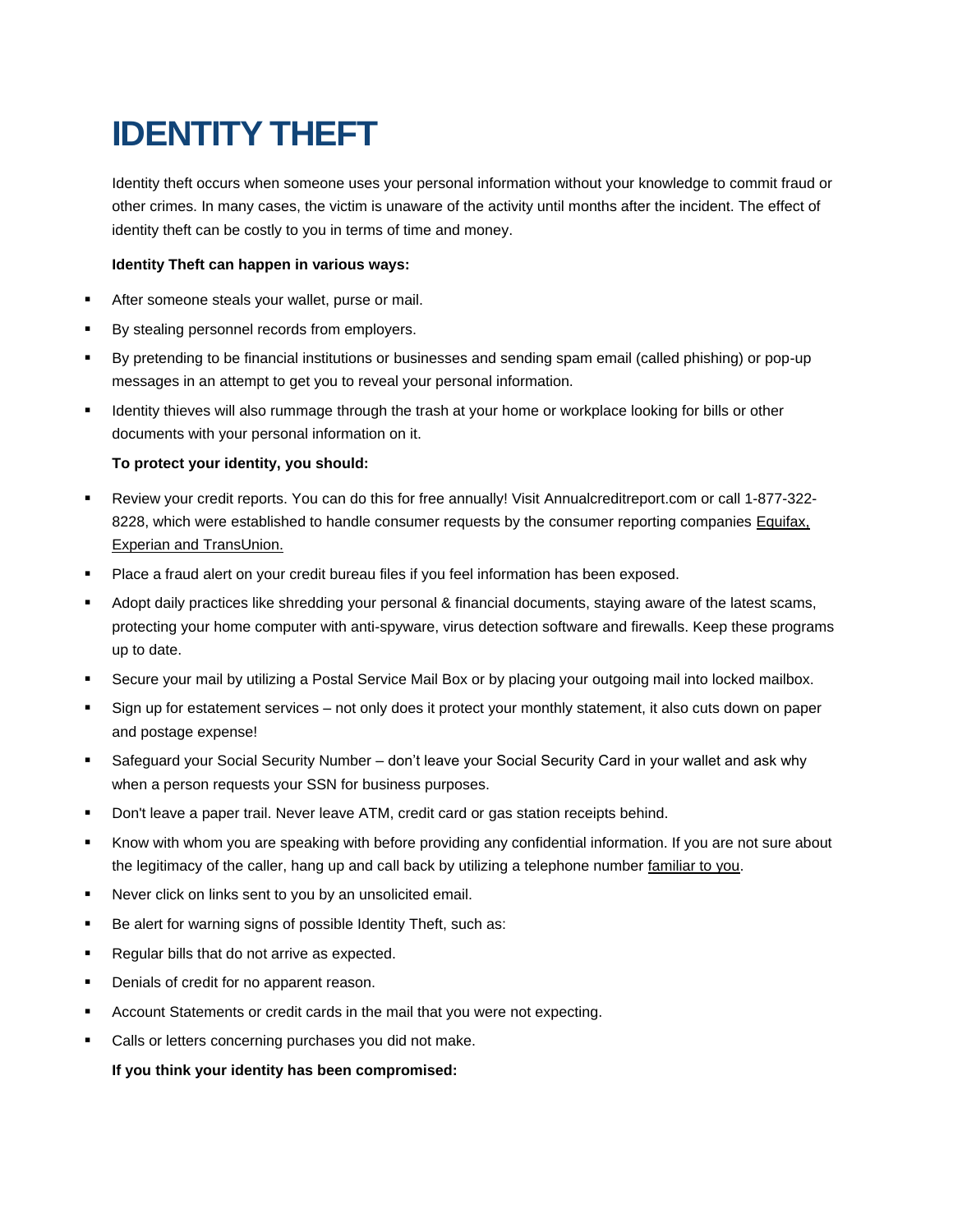- If your bank accounts have been compromised, immediately notify those Financial Institution(s). Make a note for your file of what Institution was contacted, who you talked to and the date/time your call was made.
- Place a verbal password on your accounts to prevent thieves from calling in and finding out more about your financial transactions.
- Close or transfer those accounts that have been compromised or tampered with to a new account number.
- Request that any account that was fraudulently opened in your name be closed immediately.
- **Place a Fraud Alert on your Credit Report. You can do this by contacting the Credit Bureaus:**
- **Experian**: 1-888-397-3742
- **Equifax**: 1-800-685-1111
- **Trans Union**: 1-800-888-4213
- Request a copy of your Credit Reports and review them carefully. Question any unknown activity and report disputes in writing.
- File a police report and maintain a copy in your file for future reference.
- File a report with the Federal Trade Commission. You can do this online via ftc.gov.
- Keep an eye out for future attempts. Identity Thieves often will lay low for months and then strike again, hoping to catch you off guard.

# **CHECK SCAMS**

Don't get scammed out of your hard earned money! There are many variations of the counterfeit check scam. Modern computer technology allows crooks to easily create realistic looking personal checks, business checks, Cashier's Checks or Money Orders. It could start with someone giving you an "advance" on a sweepstakes you've supposedly won, a great work from home offer or asking you to help a family in a foreign country by transferring funds to your account for safekeeping. Whatever the pitch, don't get caught with your guard down.

#### **Here are some tips that will help you avoid becoming the victim of a counterfeit check scam:**

- Shred any offer that asks you to pay for a prize or a gift. Legitimate sweepstakes offer consumers a chance to win a prize or money with no purchase or entry fee required.
- Know who you're dealing with, and never wire money or send a check to strangers. If you must send a check, consider utilizing a Cashier's Check or Money Order instead of your own personal check to keep your personal information safe.
- Watch out for any lottery, secret shopper or business offer that involves you receiving a check and requires you to forward money by MoneyGram or Western Union.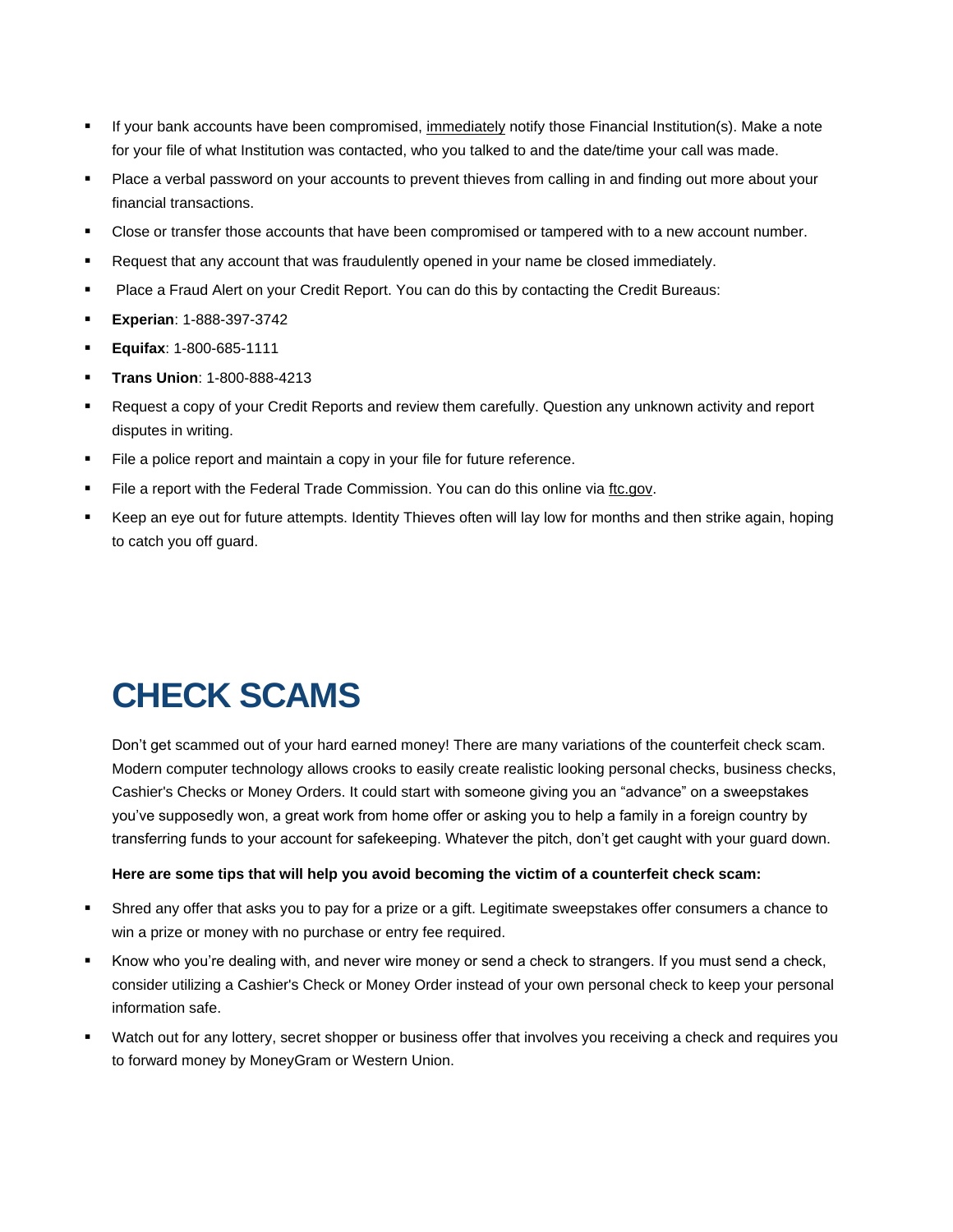- If you're selling something, don't accept a check for more than the selling price, no matter how tempting the offer or how convincing the story. Ask the buyer to write the check for the exact amount. If the buyer refuses to send the exact amount, don't send the merchandise or a refund.
- Resist pressure to act immediately. Any legitimate offer should still be good after the check clears.
- If you're concerned about the validity of a check, either contact the Financial Institution by telephone (via the number you looked up) or take the check to the local branch office of that Institution.
- Watch out for any job opportunity that asks you to be a money transfer agent. Legitimate businesses should not ask you to deposit their checks into your personal account, then instruct you to forward the funds by wire or send by MoneyGram/Western Union to other individuals or to accounts in other countries.
- It's best not to rely on money from any type of check unless you know and trust the person you're dealing with or, better yet until your financial institution confirms that the check has cleared. Forgeries can take weeks to be returned through the banking system, and until you have confirmation that the funds from a check have cleared your account, you are responsible for any funds you withdraw against that check, whether or not the financial institution places a hold on them.
- Resist the urge to enter foreign lotteries. It is illegal to play foreign lotteries in the United States. If you are notified that you are a winner of a lottery that you didn't enter, chances are you're being scammed.
- Monitor your checking account activity carefully. A counterfeiter only needs to obtain the MICR line (those funny looking numbers on the bottom of your check) to create fake checks that are presented against your account.
- Immediately report if you think you're a victim of a check fraud scheme or if you notice something suspicious. Contact your Financial Institution as well as the local police department, or your local FBI Field Office.

# **PHONE SCAMS**

Many people trust phone calls, especially if the person on the other side of the line knows even a small piece of information. Like email, phishing attempts can yield surprising results. Other fraud takes the form of involuntary commitment and contract approval.

### **Here are a few tips to recognize a phone scam:**

- Never give out your credit card number on the phone unless you initiated the call to a reliable company that you know.
- Always ask for written information before you agree to anything.
- If you suspect that "something's not right", get off the phone right away.
- Don't provide information that the company calling should already know.
- Avoid high-pressure sells.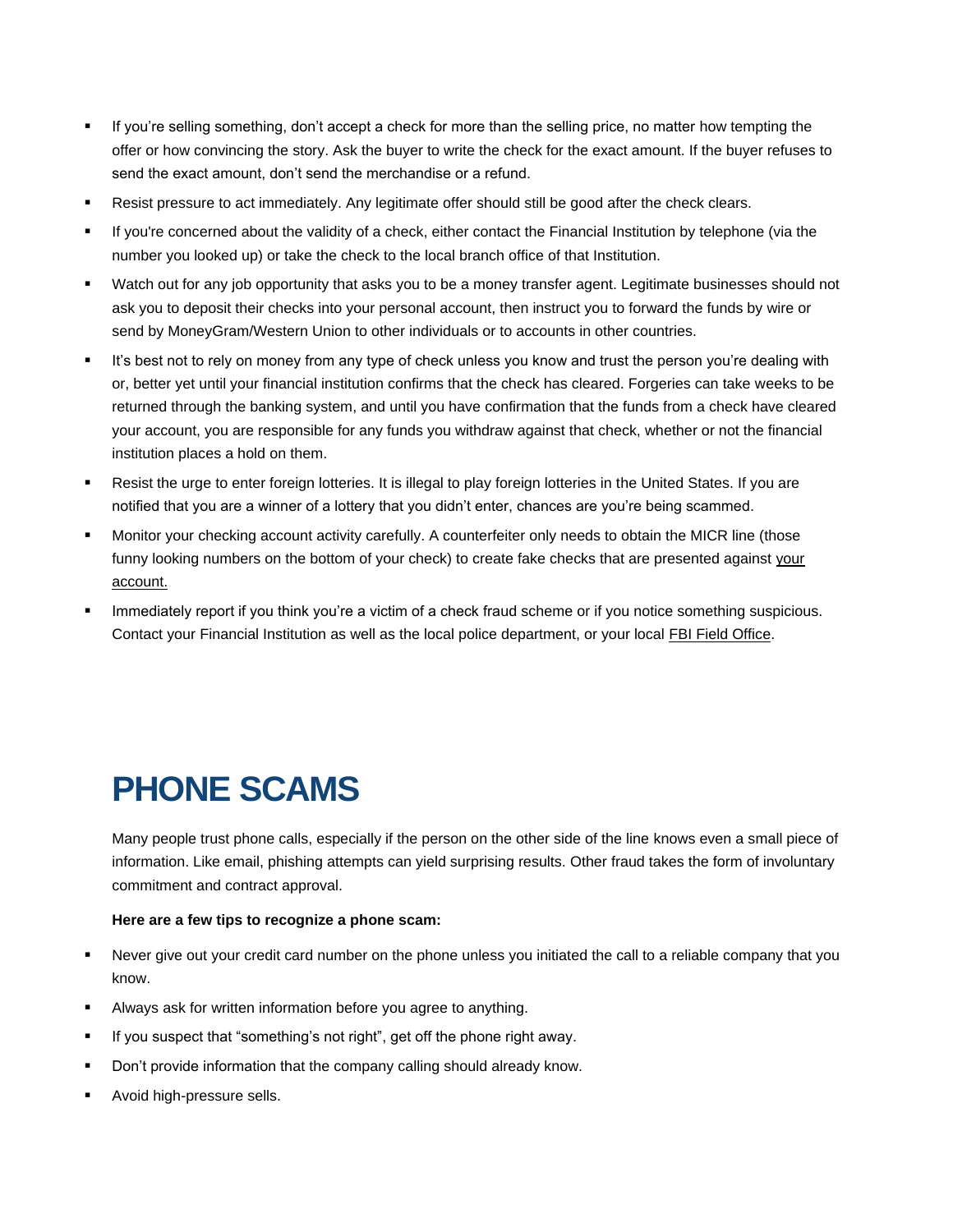# **Land Line Telephone Vishing & VoIP (Internet Phones) Vishing**

Vishing, (Voice Phishing) also called "VoIP phishing for Internet phones," is the voice counterpart to phishing. Instead of being directed by e-mail to a Web site, an e-mail message asks the user to make a telephone call. The call triggers a voice response system that asks for the user's card number or other personal or financial information. The initial bait can also be a telephone call with a recording that instructs the user to phone an 800 number or another area code within or outside of the United States.

In either case, because people are used to entering card numbers over the phone, this technique can be effective. Voice over IP (VoIP) is used for vishing because caller IDs can be spoofed and the entire operation can be brought up and taken down in a short time, compared to a land line telephone.

### **Text Message Smishing**

Smishing (SMS Phishing) is the mobile phone counterpart to phishing. Instead of being directed by e-mail to a Web site, a text message is sent to the user's cell phone or other mobile device with some ploy to click on a link. The link causes a Trojan to be installed in the cell phone or other mobile device.

## **Protect Yourself**

NASA Federal Credit Union will never call you to verify your account information. Be sure to use only the phone numbers that you know to be true for the Credit Union when responding to phone messages. If you have responded to a phone scam and provided any confidential account information, please [notify us](https://www.nasafcu.com/support-request/) immediately.

# **CREDIT & DEBIT CARD FRAUD**

Credit and debit card fraud costs cardholders and issuers millions of dollars each year. While theft is the most obvious form of fraud, it can occur in other ways. For example, someone may use your card number without your knowledge.

**Here are some tips to help protect yourself from credit and debit card fraud:**

**Do:**

- Sign your cards as soon as they arrive.
- Keep a record of your account numbers, their expiration dates, and the phone number and address of each company in a secure place.
- Keep an eye on your card during the transaction, and get it back as quickly as possible.
- **v** Void incorrect receipts.
- Save receipts to compare with billing statements.
- Open bills promptly and reconcile accounts monthly, just as you would your checking account.
- Report any questionable charges promptly and in writing.
- Notify card companies in advance of a change in address.